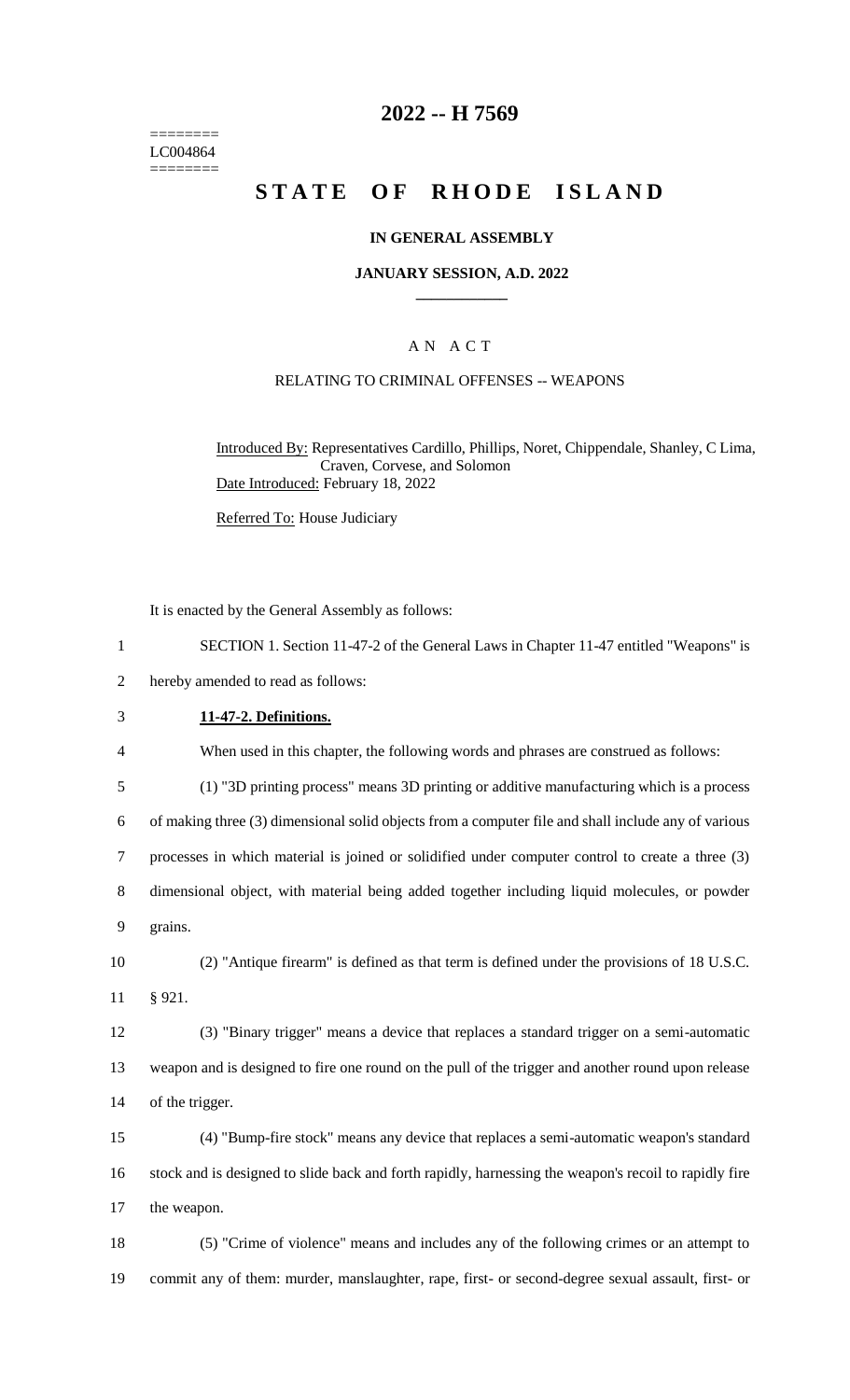second-degree child molestation, kidnapping, first- and second-degree arson, mayhem, robbery, burglary, breaking and entering, any felony violation involving the illegal manufacture, sale, or delivery of a controlled substance, or possession with intent to manufacture, sell, or deliver a controlled substance classified in schedule I or schedule II of § 21-28-2.08, any violation of § 21- 28-4.01.1 or § 21-28-4.01.2 or conspiracy to commit any violation of these statutes, assault with a dangerous weapon, assault or battery involving grave bodily injury, or assault with intent to commit any offense punishable as a felony; upon any conviction of an offense punishable as a felony offense under § 12-29-5.

 (6) "Firearm" includes any machine gun, pistol, rifle, air rifle, air pistol, "blank gun," "BB gun," or other instrument from which steel or metal projectiles are propelled, or that may readily be converted to expel a projectile, except crossbows, recurve, compound, or longbows, and except instruments propelling projectiles that are designed or normally used for a primary purpose other than as a weapon. The frame or receiver of the weapon shall be construed as a firearm under the provisions of this section.

 (7) "Fugitive from justice" means any person who has fled from any state, territory, the District of Columbia, or possession of the United States to avoid prosecution for a crime of violence or to avoid giving testimony in any criminal proceeding.

 (8) "Ghost gun" means a firearm, including a frame or receiver, that lacks a unique serial number engraved or cased in metal alloy on the frame or receiver by a licensed manufacturer, 20 maker, or importer under federal law or markings in accordance with 27 C.F.R. § 479.102. It does not include a firearm that has been rendered permanently inoperable, or a firearm that is not required to have a serial number in accordance with the federal Gun Control Act of 1968.

 (9) "Licensing authorities" means the board of police commissioners of a city or town where the board has been instituted, the chief of police or superintendent of police of other cities and towns having a regular organized police force, and, in towns where there is no chief of police or superintendent of police, it means the town clerk who may issue licenses upon the recommendation of the town sergeant, and it also means any other person or body duly authorized by the city or town charter or by state law.

 (10) "Machine gun" means any weapon that shoots, is designed to shoot, or can be readily restored to shoot automatically more than one shot, without manual reloading, by a single function of the trigger. The term also includes the frame or receiver of the weapon, any combination of parts designed and intended for use in converting a weapon into a machine gun, and any combination of parts from which a machine gun can be assembled if the parts are in the possession or under the control of a person.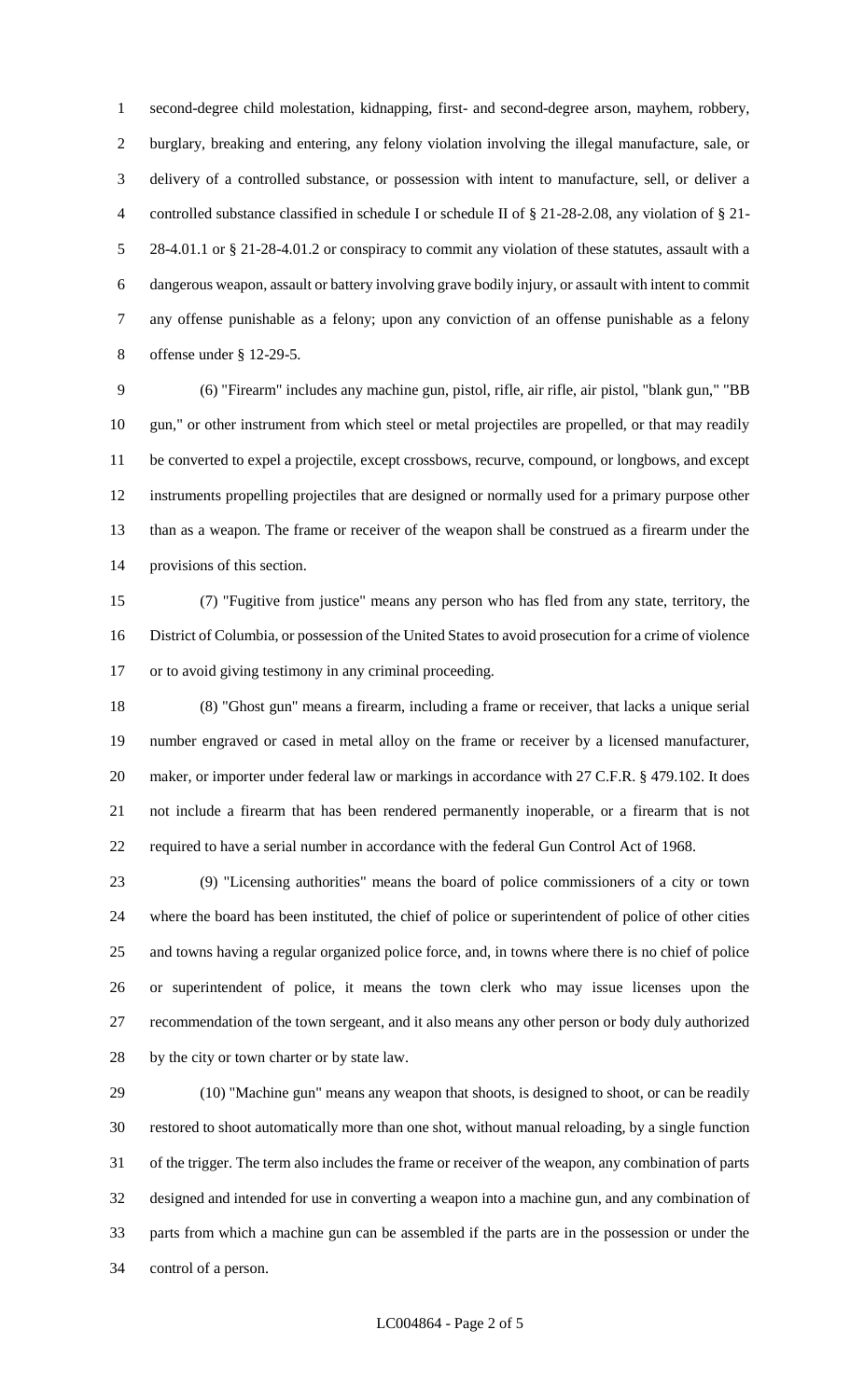(11) "Major component" means, with respect to a firearm: (i) The slide or cylinder or the frame or receiver of the firearm; and (ii) In the case of a rifle or shotgun, includes the barrel of the firearm. (12) "Person" includes an individual, partnership, firm, association, or corporation. (13) "Pistol" includes any pistol or revolver, and any shotgun, rifle, or similar weapon with overall length less than twenty-six inches (26"), but does not include any pistol or revolver designed for the use of blank cartridges only. (14) "Sawed-off rifle" means any rifle with overall length of less than twenty-six inches (26") or barrel length of less than sixteen inches (16"). (15) "Sawed-off shotgun" means any shotgun with overall length of less than twenty-six inches (26") or barrel length of less than eighteen inches (18"). (16) "Sell" includes let or hire, give, lend, and transfer, and "purchase" includes hire, accept, and borrow, and "purchasing" shall be construed accordingly. 14 (17) "Suitable person" means any person who is not prohibited by state law from possessing 15 a pistol or revolver. A person may be considered unsuitable if the licensing authority has clear and 16 convincing evidence that the person is a clear and present danger to himself or herself, or to another person. Any person may be considered unsuitable if the law enforcement agency doing the 18 background check or the department of attorney general has evidence which supports a good faith 19 belief that the person is a member of a criminal street gang as defined in § 12-19-39(a).  $\left(\frac{(17)(18)}{(17)(18)}\right)$  "Trigger crank" means a trigger actuator that attaches to the trigger of a semi- automatic weapon and causes the weapon to fire by turning the crank handle.  $\left(\frac{18}{19}\right)$  "Undetectable firearm" means any firearm that: (i) After removal of all parts, other than a major component, is not as detectable by walk- through metal detectors commonly used at airports or other public buildings; or (ii) Any major component of which, if subjected to inspection by the types of detection devices commonly used at airports or other public buildings for security screening, would not generate an image that accurately depicts the shape of the component; or (iii) Is manufactured wholly of plastic, fiberglass, or through a 3D printing process; or (iv) Upon which the frame or receiver lacks a unique serial number engraved or cased into on the frame or receiver by a licensed manufacturer, maker, or importer under federal law, or markings in accordance with 27 C.F.R. § 479.102. Provided, however, this subsection shall not apply to any firearm rendered permanently inoperable or a firearm manufactured prior to 1968.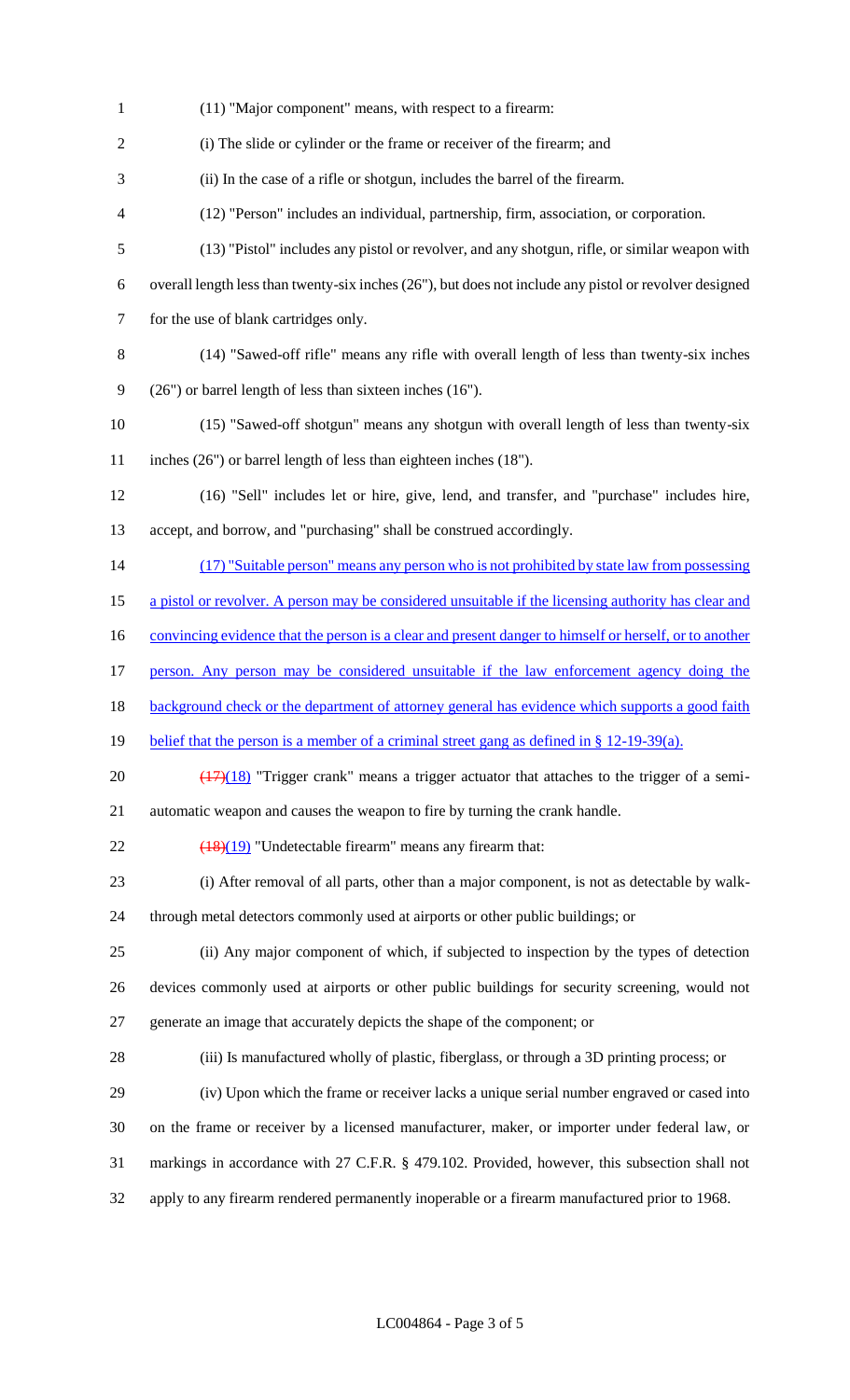1 SECTION 2. This act shall take effect upon passage.

#### $=$ LC004864  $=$